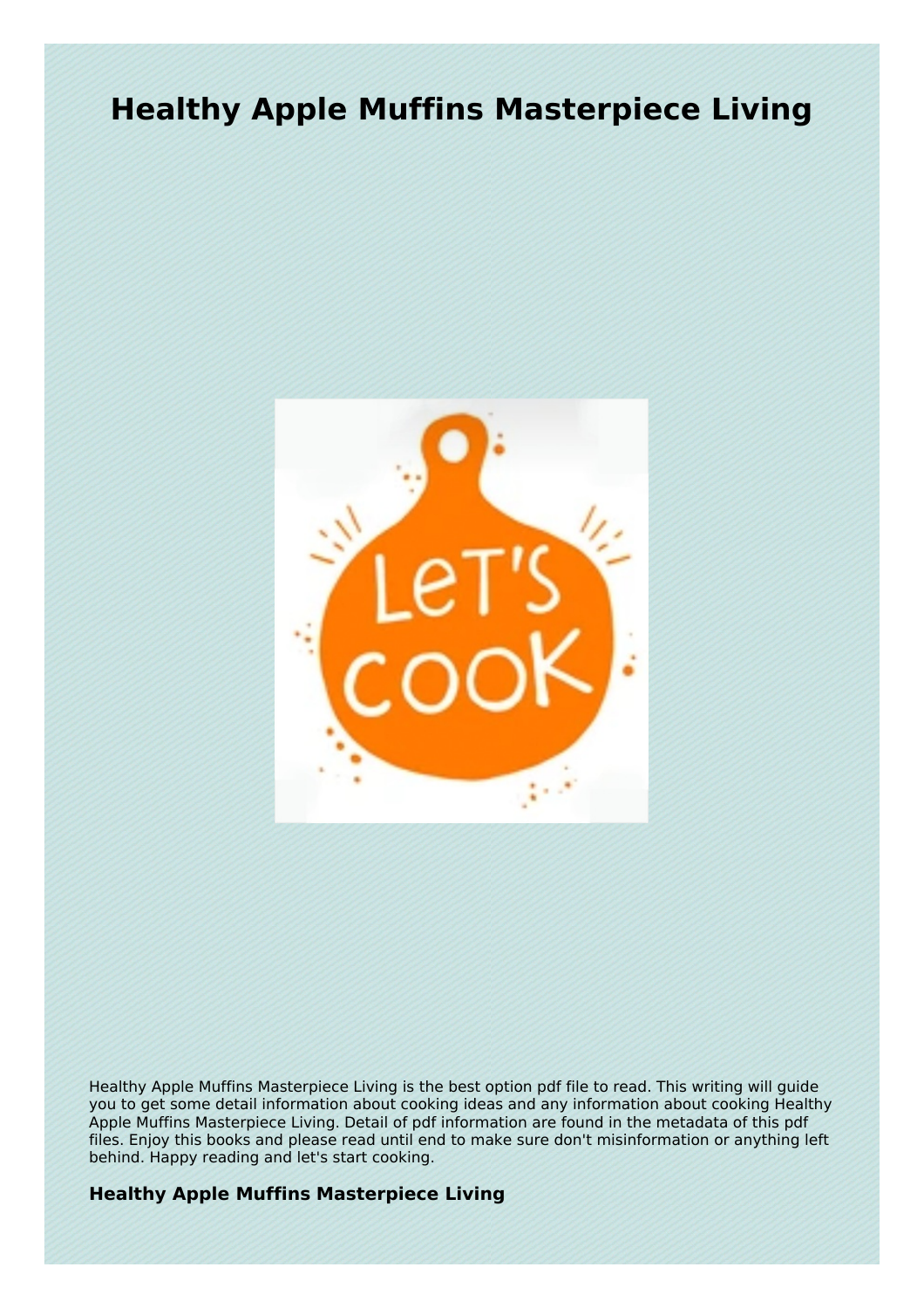#### 4.73 from 29 votes

Healthy Apple Muffins These Healthy Apple Muffins are made with whole grain oats and sweetened with just a touch of honey, making them the perfect simple fall breakfast!

Breakfast American healthy apple cinnamon muffins, healthy apple

Course Cuisine Keyword

muffins

Prep Time

Cook Time

Total Time

Servings

Calories

Ingredients

5 minutes

20 minutes

25 minutes

18 muffins

97kcal

WW Freestyle Points 4 Author

The Clean Eating Couple

2 cups Bob's Red Mill Old Fashioned Rolled Oats 1 teaspoon baking powder 1 teaspoon baking soda 1/4 teaspoon salt 1 ½ teaspoon cinnamon 1 teaspoon ginger ½ teaspoon nutmeg ¼ teaspoon ground cloves 2 eggs ¼ cup honey 1/4 cup coconut oil ⅓ cup almond milk 1.5 cup apples

## Instructions

1. Preheat oven to 350 and prepared greased or lined muffin tin

2. In a blender pulse oats until they are flour like consistency. Add in baking powder, baking

soda, and spices. Pulse to combine

3. In a separate bowl, whisk together eggs, honey, melted coconut oil and milk.

4. Combine dry and wet ingredients in blender. Fold in chopped apple pieces\* Do not blend the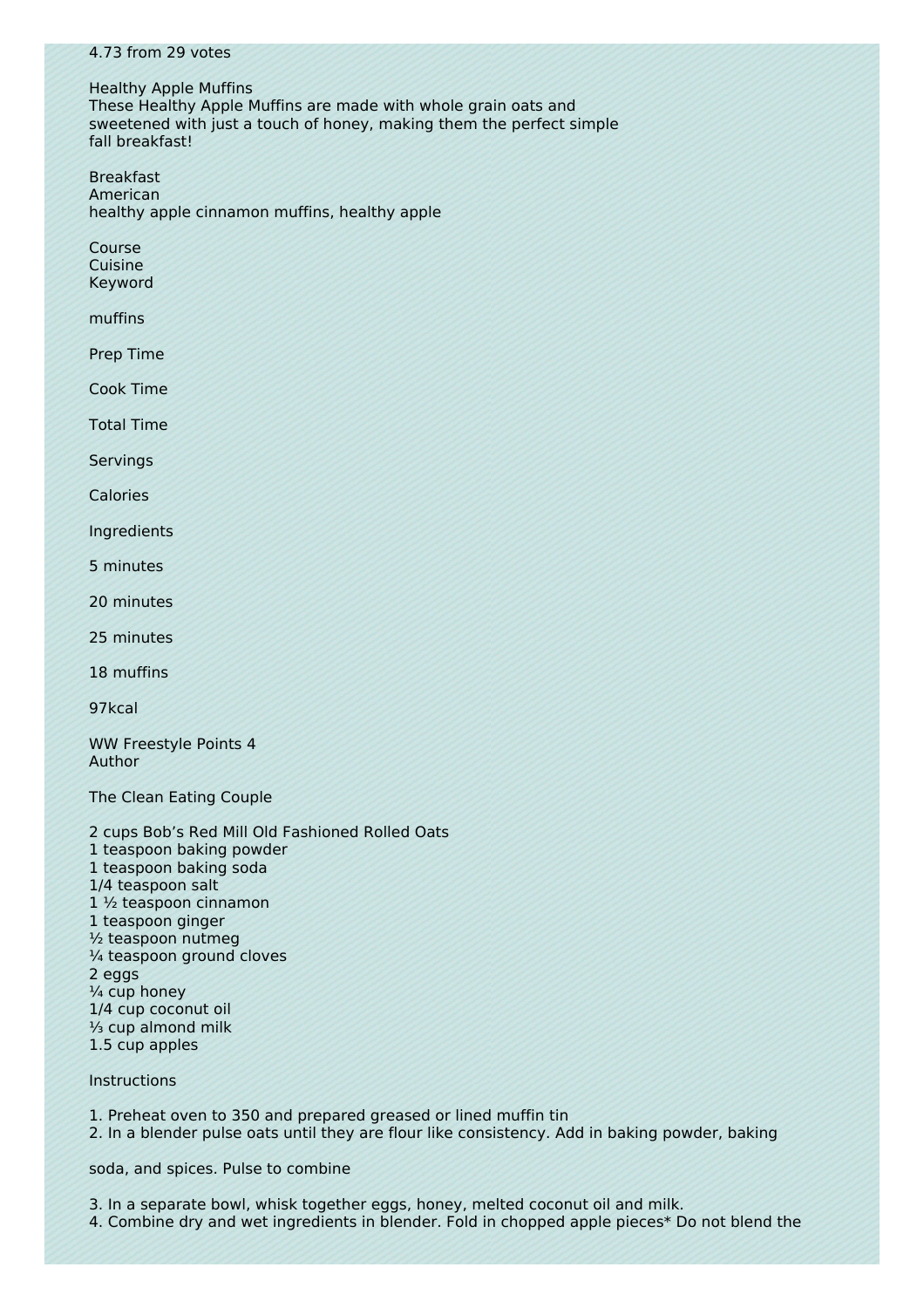#### apples!

5. Pour batter into greased/lined muffin tin, filling 3/4 the way

6. Bake at 350 for 20 minutes until golden brown.

melted+ cooled

peeled + chopped (Approx 2 large apples)

Notes

Substitutions for healthy apple muffin recipes:

Oats - You can not substitute steel cut oats for this recipe, it won't work! You could substitute quick cook oats if needed. Honey- you can swap honey for maple syrup

Milk - you can use any type of milk in the recipe - nondairy, or dairy will work.

Oil - You can use olive oil or avocado oil.

Gluten free- Make sure to use certified gluten free oats

Egg free- I have not tried making these muffins egg free. I think subbing flax eggs would work, but I'm not sure.

Nutrition Facts

Nutrition Facts

Healthy Apple Muffins

Amount Per Serving (1 muffin) Calories 97

Calories from Fat 45

Fat 5g

Saturated Fat 3g Cholesterol 18mg Sodium 139mg Potassium 75mg Carbohydrates 11g

Fiber 1g Sugar 5g Protein 1g

Vitamin A 30IU Vitamin C 0.5mg Calcium 25mg Iron 0.5mg

% Daily Value\* 8% 19% 6% 6% 2% 4% 4% 6% 2% 1% 1%

3% 3%

\* Percent Daily Values are based on a 2000 calorie

diet.